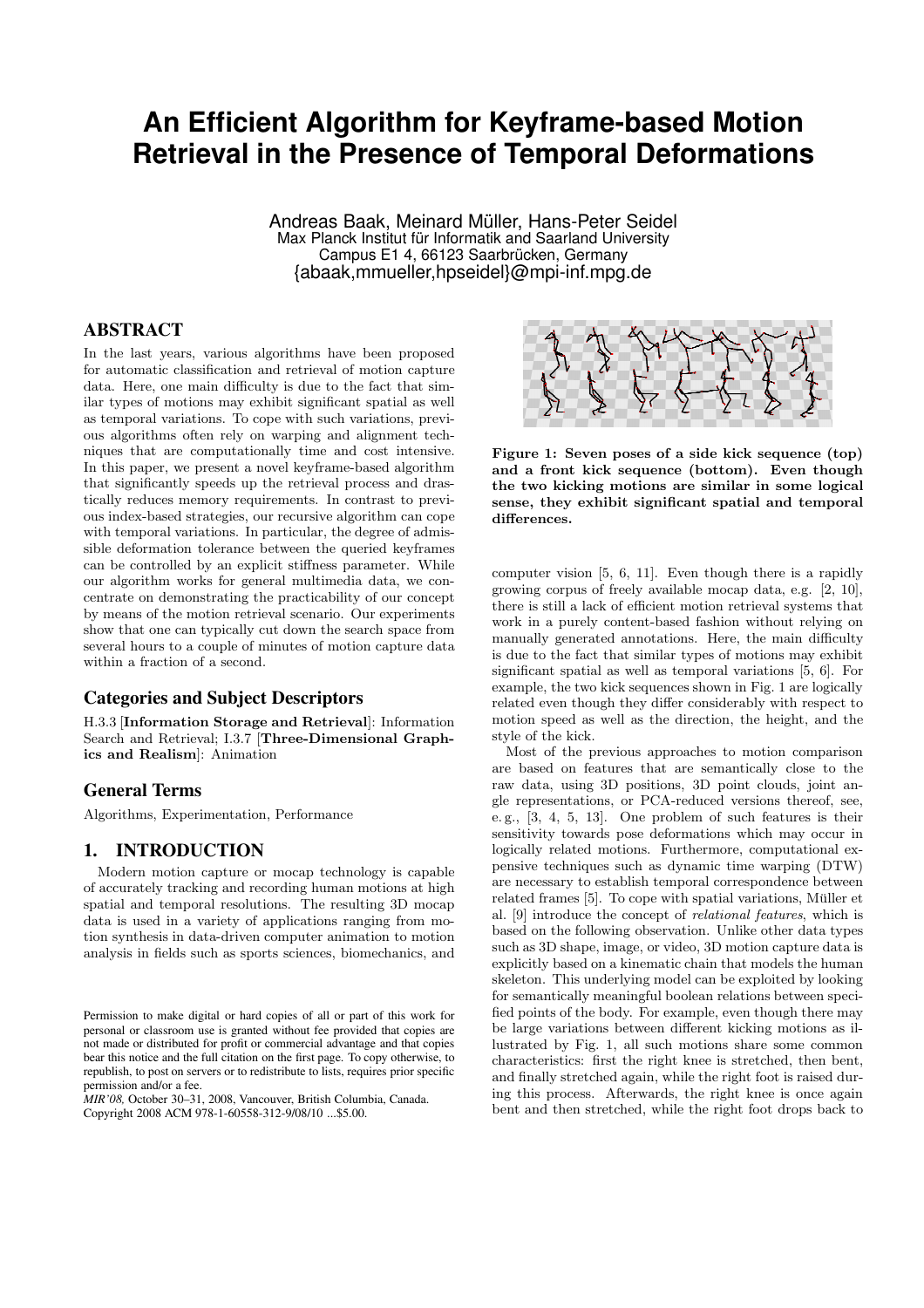

Figure 2: Keyframe-based retrieval in the presence of temporal deformations. A database hit has to contain the queried keyframes in the same order and within specified time bounds controlled by a stiffness parameter. Note that the query and the two hits exhibit different temporal deformations.

the floor. In other words, by simply checking some characteristic poses in the temporal context, one can exclude all motions in the database that do not share the characteristic progression of relations.

As the main contribution of this paper, we introduce a novel keyframe-based search algorithm. A keyframe query consists of a sequence of keyframes, where each keyframe is specified by a boolean feature vector that describes characteristic relations of a specific pose. Then, the general strategy is to extract all parts from the unknown motion database that exhibit feature vectors matching the keyframe feature vectors in the correct order within suitable time bounds. One important property of our algorithm is that it allows for explicitly controlling the degree of temporal deformations in the retrieval process. Intuitively spoken, the neighboring query keyframes are connected with elastic springs which can be expanded and compressed by a certain factor specified by what we refer to as stiffness parameter, see Fig. 2. Even though our algorithm can handle temporal variations, it works with a standard inverted file index as used in text retrieval [12]. Significantly speeding up and drastically reducing memory requirements, our strategy is ideally suited to cut down the search space in a preprocessing step before applying more refined analysis methods to rank and further process the reduced data set. We will demonstrate such a two-stage retrieval procedure by combining our keyframebased search with the DTW-based retrieval strategy using motion templates as described in [8]. A similar approach, proposed by Wu et al. [13], proceeds in two stages: First start and end frames of possible candidate clips are identified utilizing a pose-based index and then the actual distance from the query is computed via DTW. However, having no explicit control over temporal deformation of the keyframes, a stong limitation on the preprocessing is imposed.

The remainder of the paper is organized as follows. In Sect. 2, we summarize the concept of relational features as introduced in [9] while fixing the notation. In Sect. 3, as the main contribution of our paper, we describe in detail an efficient keyframe-based search strategy. To prove the practicability of our algorithm, we describe various experiments and show how our algorithm can be applied to speed up previous motion retrieval strategies, see Sect. 4. We conclude in Sect. 5 with prospects of future work. Further references will be given in the respective sections.

#### **2. RELATIONAL MOTION FEATURES**

In the following, a motion capture data stream is modeled as a sequence  $D = (P_1, P_2, \ldots, P_N)$  of poses  $P_n \in \mathcal{P}$ 



Figure 3: Various boolean relational features that encode spatial, velocity-based, as well as directional information between the joints of a pose.



Figure 4: Skiing exercise motion. (a): Poses of a motion at frame positions 10, 15, 19, 23, and 28 (30 Hz). (b): Feature matrix of the skiing motion used in (a). The label numbers of the features correspond to the features used in [8]. Black encodes the feature value one, white encodes the value 0. (c): Feature matrix of another execution of the skiing exercise. (d): Motion template of the skiing motion class trained with 15 training motions from the HDM05 [10] motion database.

for  $n \in [1:N] := \{1,2,\ldots,N\}$  (w.r.t. a fixed sampling rate), where  $P$  denotes the set of all poses. Here, each pose consists of a full set of 3D coordinates describing the joint positions of a skeletal kinematic chain for a fixed point in time. The idea of *relational features* as introduced by Müller et al. [9] is to describe semantically interpretable, boolean aspects of a pose or a short sequence of poses expressing actions or interactions of certain body parts. Mathematically, a relational feature is a boolean function  $F : \mathcal{P} \to \{0, 1\}$  that only assumes the values zero and one. Forming a vector of f boolean features for some  $f \geq 1$ , one obtains a combined feature  $F: \mathcal{P} \to \{0,1\}^f$  referred to as a *feature function*. A feature function  $\tilde{F}$  is applied to a mocap data stream  $D$  in a pose-wise fashion:  $F(D) := (F(P_1), F(P_2), \ldots, F(P_N)).$ 

As an example of a relational feature, consider the oriented plane determined by the center of the hip (the root), the left hip joint, and the left foot (Fig. 3 (a)). When the right foot lies in front of that plane, the relational feature  $F^{\overline{15}}$  is defined to assume the value zero, otherwise one. Interchanging corresponding left and right joints in the definition of  $F^{15}$  and flipping the orientation of the resulting plane, we obtain another feature function denoted by  $F^{16}$ . The combination  $(F^{15}, F^{16})$  of these features is useful to characterize the motion of the lower part of the body, see Fig. 4 (b),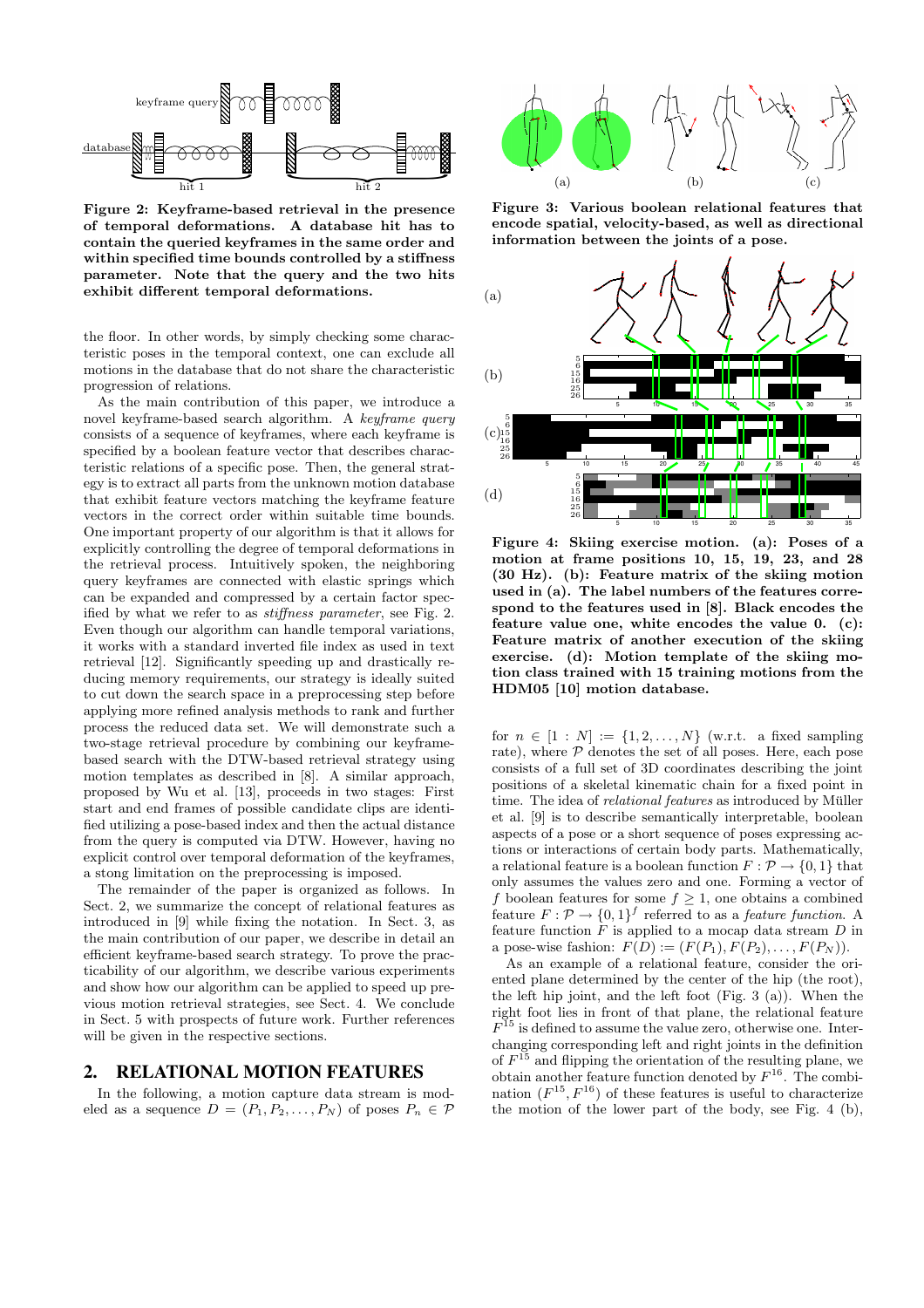rows 15 and 16. Here, the feature values for one execution of the motion have been visualized. Relational features may also encode velocity-based information. For example, one may check if the absolute velocity of the right foot exceeds a certain velocity threshold, see Fig. 3 (b). The feature  $F^{25}$ encodes this relation for the right foot.  $F^{26}$  does the same job for the left foot. By checking whether the velocity of the right hand in the direction which is determined by the belly and chest, one obtains a feature that tests whether the right hand is moving upwards or not, see Fig. 3 (c). The values of the features  $F^{\bar{5}}$  (right hand to top) and  $F^6$  (left hand to top) can be seen in Fig. 4 (b). For further details including the specification of various generic features and a discussion of threshold selection we refer to [6, 8, 9]. In this paper, we use the feature set described in [8], which comprises  $f = 39$  relational features and has been specifically designed to focus on full-body motions. The main point is that even though relational features discard a lot of detail contained in the raw motion data, important information regarding the overall configuration of a pose is retained. Moreover, relational motion features are invariant under global orientation and position, the size of the skeleton, and local spatial deformations of a pose.

Applying a feature function  $F$  with  $f$  components to a motion data stream  $D$  of length  $N$  in a pose-wise fashion yields a *feature matrix*  $X \in \{0,1\}^{f \times N}$ , see Fig. 4 (b) and  $(c)$ . The  $n<sup>th</sup>$  column of X then contains the feature values of frame *n* and will be denoted by  $X(n) := F(P_n)$ ,  $n \in [1:N]$ . Given a set of training motions representing a given motion class, one can learn a motion template (MT) that explicitly encodes the consistent and the variable aspects of the motion class, see [8]. Here, a motion template can be thought of as a generalized feature matrix which is obtained by suitably averaging the feature matrices of the training motions, see Fig.  $4$  (d). Müller et al.  $[8]$  suggest MT-based motion retrieval using a variant of dynamic time warping (DTW) to locally compare a motion template with the feature matrices of the unknown motion data. In this paper, as will be explained in the next sections, we speed up MT-based retrieval by prepending a keyframe-based retrieval component to reduce the search space and then apply MT-based retrieval on the reduced data set. Intuitively, the keyframes can be thought of as a small number of characteristic columns of a generalized feature matrix.

## **3. KEYFRAME-BASED SEARCH**

We now describe our keyframe-based search algorithm. To account for temporal deformations within related motion segments, our algorithm allows for controlling the admissible distances between neighboring keyframes by means of an explicit stiffness parameter. Despite possible temporal deformations, our algorithm is very efficient and works with a standard inverted file index. In Sect. 3.1 and Sect. 3.2 we describe the index structure and introduce the query, hit, and match concept, respectively. The details of the main algorithm and a discussion of its running time behavior are presented in Sect. 3.3, where we also illustrate the operation mode of our recursive algorithm by means of an explicit example.

## **3.1 Indexing**

Let  $\mathcal{D} = (D_1, D_2, \ldots, D_I)$  denote a database consisting of mocap data streams or documents  $D_i$ ,  $i \in [1 : I]$ . For sim-

plicity, we may assume that the database  $D$  consists of one large document  $D = (P_1, \ldots, P_N)$ . (This can be achieved by concatenating the documents  $D_1, \ldots, D_I$  while keeping track of document boundaries in a supplemental data structure). Note that due to their boolean nature, relational features are ideally suited for indexing. Let  $F$  be a fixed feature function having f relational features as its components. Then for each feature vector  $v \in \{0,1\}^f$  one stores the *in*verted list  $L(v)$  consisting of the indices  $n \in [1:N]$  with  $v = F(P_n)$ . In other words,  $L(v)$  shows which of the poses of  $D$  exhibit the feature vector  $v$ . In a preprocessing step, we construct a query-independent index structure  $I_F^{\mathcal{D}}$  consisting of the  $2^f$  inverted lists  $L(v)$ ,  $v \in \{0,1\}^f$ . Note that one only has to store the non-empty lists. Furthermore, to control the number of index words, one can also split up the feature function into several feature functions and then work with the resulting smaller indices in parallel, see [9]. The elements of the inverted lists are stored in ascending order, accounting for efficient union and intersection operations in the subsequent query stage. To further reduce the size of the index, the elements of each list  $L(v)$  are run-length encoded.

#### **3.2 Query, Hit, and Match Concept**

As mentioned in the introduction, certain types of motions typically exhibit characteristic relations that already discriminate these motions from most other types of motions. For example, a cartwheel motion can be distinguished from most other motions simply by checking if the body is upside down in the execution of the motion. Or, a skiing exercise motion is characterized by a diametrical backward and forward swinging of arms and legs coupled with a joint air and landing phase of the two feet, see Fig. 4. The idea is to express the characteristic relations of a keyframe pose by a suitable feature vector  $v \in \{0,1\}^f$  with respect to a fixed feature function  $F$ . Since using all components of  $F$ is often too restrictive, we allow an entire set  $V \subseteq \{0,1\}^f$ of alternative feature vectors to describe the characteristic relations. In the following, such a set  $V$  is simply referred to as keyframe.

A keyframe query of length K is a tuple  $(V, d)$  consisting of a sequence  $\mathbf{V} = (V_1, \dots, V_K)$  of keyframes  $V_k \subseteq \{0, 1\}^f$ ,  $k \in [1:K]$ , and a sequence  $\mathbf{d} = (d_1, \ldots, d_{K-1})$  of keyframe distances  $d_k \in \mathbb{N}_0$ ,  $k \in [1:K-1]$ . Here,  $d_k$  specifies the distance (in frames) of the neighboring keyframes  $V_k$  and  $V_{k+1}$ . To account for temporal deformations, we introduce a stiffness parameter  $\sigma = (\sigma_1, \ldots, \sigma_{K-1}), \sigma_k \in [0, 1]$ , which controls the degree of expansion and compression allowed in the matching process. A *hit* in the database document  $D =$  $(P_1, \ldots, P_N)$  with respect to the query  $(V, d)$  is a sequence  $(n_1, \ldots, n_K)$  of increasing indices  $1 \leq n_1 \leq \ldots \leq n_K \leq N$ so that the following two conditions are fulfilled:

$$
\forall k \in [1:K]: \qquad F(P_{n_k}) \in V_k \tag{1}
$$

$$
\forall k \in [1:K-1]: \quad \sigma_k \cdot d_k \le n_{k+1} - n_k \le \frac{1}{\sigma_k} \cdot d_k \tag{2}
$$

Here, condition (1) implies the occurrences of the characteristic keyframe poses and condition (2) ensures that the distances of two consecutive keyframes are within the tolerated time bounds specified by  $\sigma$  and the query distances. Note that choosing  $\sigma_k = 1$  implies that the keyframe distance of keyframes  $V_k$  and  $V_{k+1}$  within a hit have to coincide with the distances within the query (i. e., there is no deformation tolerance). On the other hand, for  $\sigma_k = 0$  (we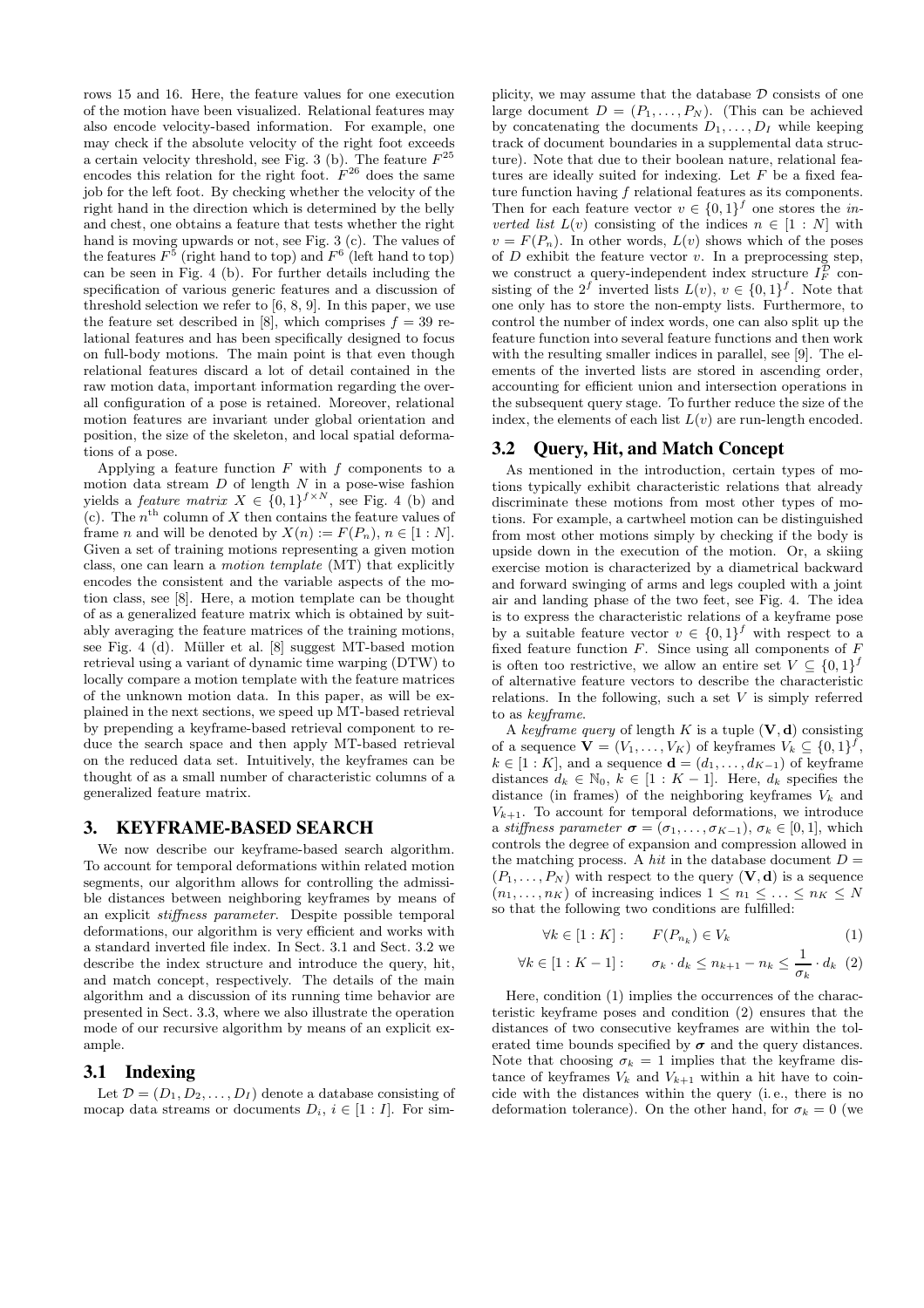

Figure 5: To compute the inverted keyframe list of a keyframe  $V = \{v_1, v_2\}$ , corresponding inverted lists are combined. The run-lengh-encoding step can reduce the total number of segments.

then set  $\frac{1}{\sigma_k} = \infty$ ) there are no deformation bounds—the keyframes within a hit simply have to appear in the order as specified by the query.

The number of different hits may explode with decreasing stiffness. For example, a small deviation in one of the keyframe positions already defines, in mathematical terms, a different hit. In applications, one is typically not interested in all hits but only in a set of representative hits. We therefore soften the frame-based notion of a hit and assume a segment-focused view. For each query keyframe  $V_k$ ,  $k \in [1:K]$ , we define an *inverted keyframe list* 

$$
\Lambda_k := \Lambda(V_k) := \bigcup_{v \in V_k} L(v).
$$
\n(3)

Again we sort the list in ascending order and look for maximal runs of consecutive indices (similar to run-length encoding), see Fig. 5. Each such run is defined by a segment  $[s : t]$  with integers  $s \leq t$ , where s denotes the start frame and  $t$  denotes the end frame of the segment. Then, one can encode the inverted keyframe list  $\Lambda_k$  by a sequence

$$
\Lambda_k = ([s_{k,1}:t_{k,1}],\ldots,[s_{k,\ell_k}:t_{k,\ell_k}]))\,,\tag{4}
$$

of segments, where  $\ell_k$  denotes the number of segments. Note that, because of the maximality of the runs, one has  $t_{k,i}+1$  $s_{k,i+1}$  for  $i \in [1 : \ell_k - 1]$ . Now, a sequence  $M = (p_1, \ldots, p_K)$ with  $p_k \in [1 : \ell_k], k \in [1 : K],$  is called a *match* in D with respect to the query  $(V, d)$ , if there exists a hit  $H =$  $(n_1, \ldots, n_K)$  with

$$
\forall k \in [1:K] : s_{k,p_k} \le n_k \le t_{k,p_k}.\tag{5}
$$

In this case, we also say that the match  $M$  contains the hit H. In other words, a match specifies a sequence of segments (rather than a sequence of frames) containing at least one hit. In the following, we think of  $p_k$  being a pointer to the segment  $[s_{k,p_k}: t_{k,p_k}],$  see Fig. 6. The motivation of this notion becomes clear in Sect. 3.3 when describing the main algorithm.

Of course, a match may contain several hits. For a given match M let  $R(M) = [s:t]$  be the segment (given by start frame s and end frame  $t$ ) of minimal length that comprises all hits contained in  $M. R(M)$  will also be referred to as hit relevant range of M. For example, assume that the match  $M = (p_1, p_2) = (1, 3)$  of Fig. 6 contains exactly the three hits  $H_1 = (3, 7), H_2 = (4, 7),$  and  $H_3 = (4, 8),$  then  $R(M) =$  $[s : t] = [3 : 8].$ 

In the case that hit relevant ranges of several matches overlap, we consider, as a further reduction, the union of these ranges instead of the individual ranges. This is motivated by our strategy that in a first stage of a multistage retrieval procedure (as a kind of preselection) it suffices to locate coarse candidate excerpts of the database that contain the keyframe query at least once. As an example, consider the four ranges shown in Fig. 7. The ranges  $R(M_1) = [1:7]$ ,



Figure 6: Two inverted keyframe lists  $\Lambda_1$  and  $\Lambda_2$ . Here,  $p_1$  points to the segment  $\Lambda_1(p_1) = [2:4]$  and  $p_2$ to the segment  $\Lambda_2(p_2) = [7:8]$ .



Figure 7: Ranges  $R(M_i)$  (indicated by arrows) of four different matches  $M_i$ ,  $i \in [1:4]$ . The ranges  $R(M_1) = [1:7], R(M_2) = [2:11] \text{ and } R(M_3) = [4:10]$ overlap, whereas  $R(M_4) = [13:15]$  is disjoint to the other ranges.

 $R(M_2) = [2:11]$ , and  $R(M_3) = [4:10]$  overlap, whereas  $R(M_4) = [13:15]$  is disjoint to the other ranges. The union of the first three ranges defines the segment  $[1:11]$ . Note that the union does not change, when considering only the first two ranges leaving out the range  $R(M_3)$ . We then say that  $M_3$  is an *irrelevant match*. Our keyframe-based search algorithm to be presented next, may actually leave out some matches, but for these one can prove that they are irrelevant matches.

#### **3.3 Main Algorithm**

Before describing our main algorithm, we need some further notation. Generalizing the above notion, a segment is an element of the set

$$
\mathcal{S} := \{ [s:t] : s \in \mathbb{Z} \cup \{-\infty\}, t \in \mathbb{Z} \cup \{\infty\}, s \leq t \} \cup \{\emptyset\}. \tag{6}
$$

The intersection of two segments is defined as  $\emptyset$  in case one of the segments is empty. Otherwise, for segments  $[s_1 : t_1] \in \mathcal{S}$ and  $[s_2:t_2] \in \mathcal{S}$ , we define

$$
[s_1:t_1] \cap [s_2:t_2] := \begin{cases} \emptyset, \text{ if } t_1 < s_2 \text{ or } t_2 < s_1 \\ [\max(s_1, s_2) : \min(t_1, t_2)], \text{ else.} \end{cases} (7)
$$

Our keyframe-based search algorithm consists of a main procedure called KEYFRAMEBASEDSEARCH, and a recursive procedure called RecursiveSearch. The input consists of the inverted file index  $I_F^{\mathcal{D}}$ , a keyframe query  $(\mathbf{V}, \mathbf{d})$  with  $\mathbf{V} =$  $(V_1, \ldots, V_K)$  and  $\mathbf{d} = (d_1, \ldots, d_{K-1}),$  as well as a stiffness parameter  $\sigma = (\sigma_1 \ldots, \sigma_{K-1})$ . Recall from Sect. 3.1 that the index  $I_F^{\mathcal{D}}$  does not depend on the query. The algorithm outputs unions of hit relevant ranges, which comprise all matches except for possibly some irrelevant matches. These hit ranges as well as the pointers  $(p_1, \ldots, p_K)$  are given by global variables and are consistent in both procedures. In the following, we illustrate the functioning of our algorithm by means of an explicit example with three keyframes  ${\bf V} = (V_1, V_2, V_3)$  and frame distances  ${\bf d} = (3, 5)$ . As stiffness parameter we use  $\sigma = (0.5, 0.6)$ , see also Fig. 8 (a).

The procedure KEYFRAMEBASEDSEARCH takes care of the initialization and the first step. In Line 3, the inverted keyframe lists  $\Lambda_1, \ldots, \Lambda_K$  are computed, see (3). Recall that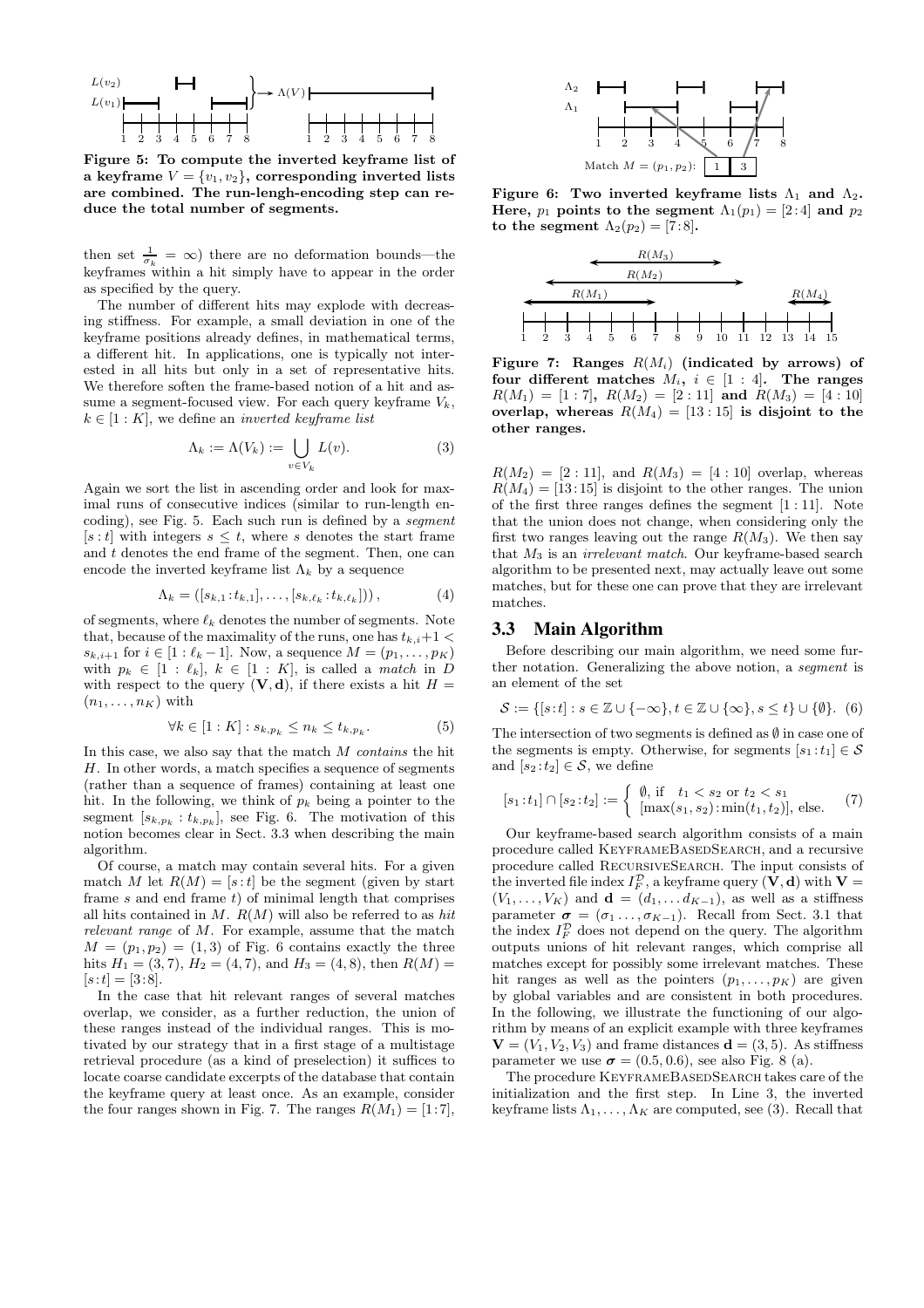Algorithm Keyframe-based Search **Input:** keyframe query  $(V, d)$ , comprising K keyframes stiffness parameter  $\pmb{\sigma}$ inverted file index  $I_F^{\mathcal{D}}$ Output: hitRanges, the union of all hit relevant ranges Global:  $(p_1, \ldots, p_K)$ , hitRanges 1: procedure KEYFRAMEBASEDSEARCH(V, d,  $\sigma$ ,  $I_F^{\mathcal{D}}$ ) 2: for  $k \leftarrow 1$  to K do<br>3:  $\Lambda_k \leftarrow \bigsqcup_{x \in M_k} L(x)$ 3:  $\Lambda_k \leftarrow \bigcup_{v \in V_k} L(v)$ 4:  $p_k \leftarrow 1$ 5: for  $p_1 \leftarrow 1$  to  $\ell_1$  do<br>6: admissibleRange 6: admissibleRange ←  $\mu_1(\Lambda_1(p_1))$ <br>7: RECURSIVESEARCH(2, admissibl RECURSIVESEARCH(2, admissibleRange) 8: procedure RECURSIVESEARCH $(k, [s:t])$ 9: while  $p_k \leq \ell_k \wedge t_{k,p_k} < s$  do  $p_k \leftarrow p_k + 1$ 10: pointerIncremented ← FALSE 11: intersection ←  $\Lambda_k(p_k) \cap [s:t]$ <br>12: while intersection  $\neq \emptyset$  do 12: while intersection  $\neq \emptyset$  do 13: if  $k = K$  then 13: **if**  $k = K$  then<br>14: **hitRanges**  $\leftarrow$ 14: hitRanges ← hitRanges ∪ $R((p_1, ..., p_K))$ <br>15: else 15: else<br>16:  $z$ 16: admissibleRange ←  $\mu_k$ (intersection)<br>17: RECURSIVESEARCH $(k+1)$  admissible  $RECURSIVERERCH(k + 1, admissibleRange)$ 18:  $p_k \leftarrow p_k + 1$ <br>19: pointerIncre 19: pointerIncremented ← TRUE<br>20: if  $n_b > l_b$  then intersection 20: **if**  $p_k > \ell_k$  **then** intersection  $\leftarrow \emptyset$ <br>21: **else** intersection  $\leftarrow \Lambda_k(p_k) \cap [s]:t$ 21: else intersection ←  $\Lambda_k(p_k) \cap [s:t]$ <br>22: if pointerIncremented = TRUE then **if** pointerIncremented = TRUE **then**  $p_k \leftarrow p_k - 1$  $V_1$   $d_1 = 3$   $V_2$   $d_2 = 5$   $V_3$  $d_2 = 5$ (a) ೲೲೲೲ  $\sigma_2 = 0.6$  $\sigma_1=0.5$ 



Figure 8: (a): Keyframe query of our running example. (b): Resulting keyframe lists  $\Lambda_1$ ,  $\Lambda_2$ , and  $\Lambda_3$ . The pointers  $(p_1, p_2, p_3)$  are initialized to point to the first segments of the respective list. The range  $\mu_1([3:4])$  is indicated by the gray area.

each list  $\Lambda_k, k \in [1:K]$ , consists of a sequence of  $\ell_k$  segments, see (4). In Line 4, the pointers  $(p_1, \ldots, p_K)$  are all initialized to the value one, thus pointing to the first segments of the respective lists. For our running example, this state is also illustrated by Fig. 8 (b). The three keyframe lists are

$$
\Lambda_1 = ([3:4], [6:7]),
$$
  
\n
$$
\Lambda_2 = ([1:2], [4:6], [9:10]),
$$
  
\n
$$
\Lambda_3 = ([1:3], [5:8], [11:12], [14:15]).
$$
\n(8)

Now, the for-loop in Line 5 runs over all segments  $\Lambda_1(p_1)$ ,  $p_1 \in [1 : \ell_1]$ . Note that these segments exactly contain the database frames that match to the first keyframe  $V_1$ . In other words, for each hit  $H = (n_1, \ldots, n_K)$  one has  $n_1 \in \Lambda_1(p_1)$  for some  $p_1 \in [1 : \ell_1]$ . Line 6 specifies an admissible search range  $\mu_1(\Lambda_1(p_1))$  for the second keyframe

 $V_2$ . More generally, given a segment of candidate frames for the  $k^{\text{th}}$  keyframe,  $\mu_k$  computes the admissible range, which is specified by  $d_k$  and  $\sigma_k$ , for the next keyframe. Here, the function  $\mu_k := \mu_{\sigma_k, d_k} : \mathcal{S} \to \mathcal{S}, k \in [1 : K - 1]$ , is defined as

$$
[s:t] \mapsto \begin{cases} [s + [\sigma_k \cdot d_k] : t + \left\lfloor \frac{1}{\sigma_k} \cdot d_k \right\rfloor], & \text{if } \sigma_k > 0 \\ [s : \infty], & \text{if } \sigma_k = 0. \end{cases}
$$
 (9)

To illustrate this definition, we consider our running example for the case  $p_1 = 1$ . Then,  $\Lambda_1(p_1) = [3:4]$  and  $\mu_1([3:4]) =$  $\mu_{\sigma_1, d_1}([3:4]) = \mu_{0.5, 3}([3:4]) = [3 + [0.5 \cdot 3] \cdot 4 + \left[\frac{1}{0.5} \cdot 3\right]] =$  $[3+2:4+6] = [5:10]$ . In other words, if the first keyframe lies within the segment  $[3:4]$ , then the second keyframe must lie within the segment  $[5:10]$  to fulfill condition  $(2)$ , see Fig. 8 (b). Finally, Line 7 triggers the recursion starting with the second keyframe and the admissable range  $\mu_1(\Lambda_1(p_1)).$ 

The procedure RECURSIVESEARCH starts with fast forwarding the current pointer  $p_k$  (Line 9) until the list end is reached or until the current segment  $\Lambda_k(p_k) = [s_{k,p_k}]$  $t_{k,p_k}$  does not lie entirely to the left of the admissible range [s : t]. In our example, this is the case for  $p_2 = 2$ , where  $\Lambda_2(p_2) = [4:6]$ . Line 11 calculates the intersection of the current segment and the admissible range. The intersection defines a segment of candidate frames that match keyframe  $V_k$  and fulfill the distance condition (2) for at least one frame of the previous segment  $\Lambda_{k-1}(p_{k-1})$ . In our example, the intersection is  $[4:6] \cap [5:10] = [5:6]$ .

In the while-loop, starting with Line 12, all segments in  $\Lambda_k$  that non-empty intersect with the admissible range [s:t] are considered. Here, the increment of the pointer  $p_k$  and computation of the intersections is handeled between Line 18 and Line 21. In the case  $k = K$ , each such intersection contributes to a hit (this directly follows from what was said above). Therefore, in Line 14, the hit relevant range of a resulting match is computed and the union is formed with previously computed hit relevant ranges. An example for this step will be discussed later. In the case  $k < K$ , a new admissible range is computed (Line 16), and a recursion is triggered with the  $(k+1)$ <sup>th</sup> keyframe (Line 17).

We continue our example with  $p_2 = 2$  and the non-empty intersection [5 : 6]. In Line 16, the admissible range [8 :  $14 = \mu_2([5:6])$  is computed. Line 17 triggers another call of RecursiveSearch for the third keyframe. At this recursion level,  $p_3$  is incremented to  $p_3 = 2$  (Line 9) and the intersection of the current segment  $\Lambda_3(p_3)$  and the admissible range is  $[5:8] \cap [8:14] = [8:8]$ . Now, the condition  $k = K$  is fulfilled. The pointers  $(p_1, p_2, p_3) = (1, 2, 2)$  define a match and Line 14 extends the union of the hit relevant ranges by  $R((1,2,2)) = [3:8]$ . At this point we note that the hit relevant range  $[s:t]$  of a given match can be efficiently computed. Here, the end frame of the intersection, calculated in Line 11, yields  $t$ . To calculate  $s$ , one has to only consider the  $K$  intersections that yield the found match during the recursion. Then, Line 18 sets  $p_3 = 3$  and the resulting intersection is  $[11:12] \cap [8:14] = [11:12]$  (Line 21). The pointers  $(p_1, p_2, p_3) = (1, 2, 3)$  define another match with  $R((1, 2, 3)) = [3: 12]$ , which is merged with the previously found hit relevant range by means of the union operator in Line 14. After incrementing to  $p_3 = 4$ , Line 20 sets the intersection to  $[14:14]$  and  $R((1,2,4)) = [3:14]$  is processed in line Line 14. Now, incrementing the pointer  $p_3$  in Line 18 exceeds the list boundary, so the empty intersection, set in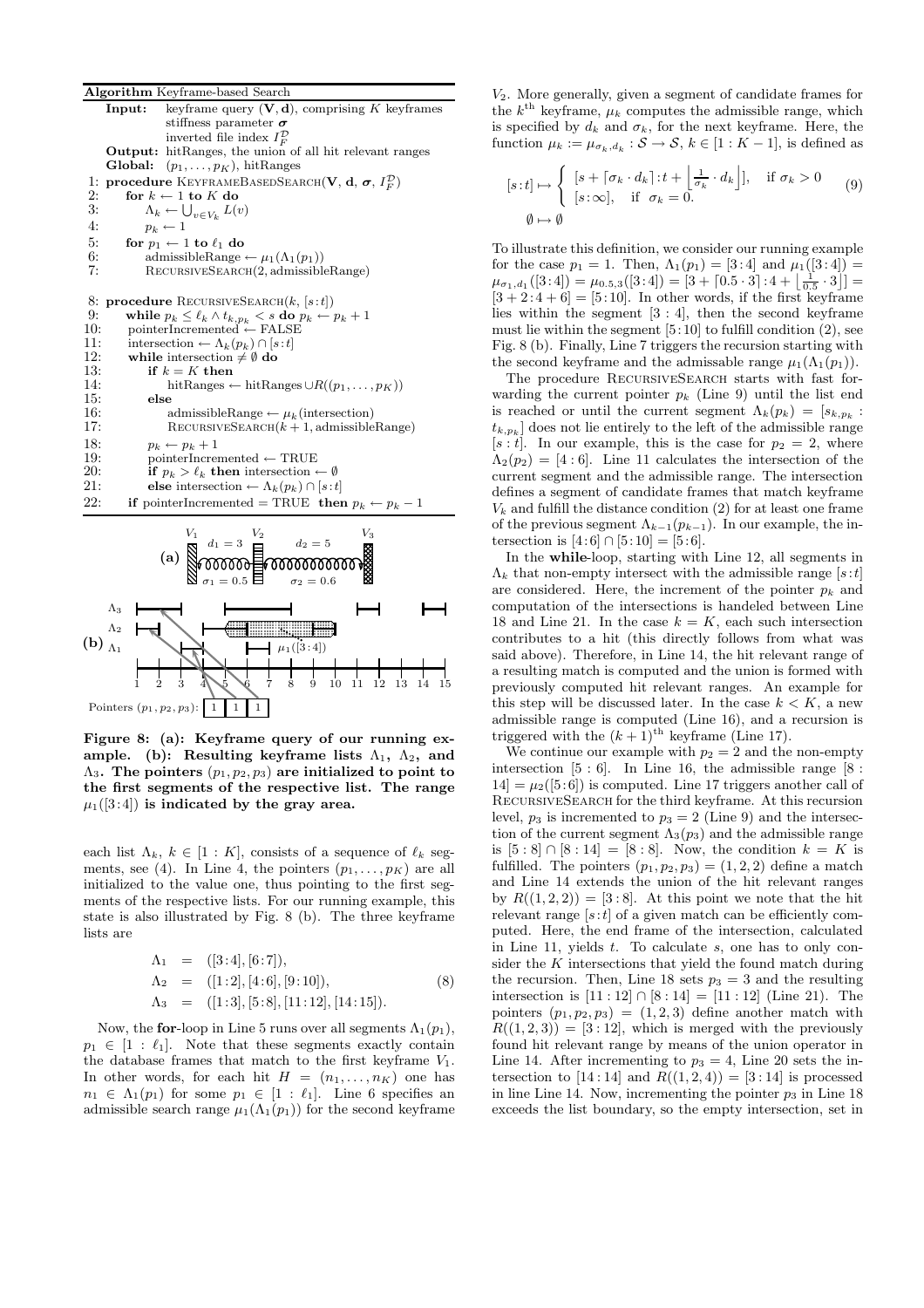| $\overline{M}$ | Hits                                                                                                                | R(M)   |
|----------------|---------------------------------------------------------------------------------------------------------------------|--------|
| (1,2,2)(3,5,8) |                                                                                                                     | [3:8]  |
|                | $(1,2,3)$ $(3,5,11)$ , $(3,6,11)$ , $(3,6,12)$ , $(4,6,11)$ , $(4,6,12)$                                            | [3:12] |
|                | $(1,2,4)$ $(3,6,14)$ , $(4,6,14)$                                                                                   | [3:14] |
|                | $(1,3,4)$ $(3,9,14)$ , $(3,9,15)$ , $(4,9,14)$ , $(4,9,15)$ , $(4,10,14)$ , $(4,10,15)$ $[3:15]$                    |        |
|                | $(6,9,14)$ , $(6,9,15)$ , $(6,10,14)$ , $(6,10,15)$<br>$[(2,3,4)]$ (7,9,14), (7,9,1 <u>5), (7,10,14), (7,10,15)</u> | [6:15] |
|                |                                                                                                                     |        |

Table 1: Matches found by the proposed algorithm for our running example, hits that are contained in these matches, and their hit relevant ranges  $R(M)$ .

Line 20, causes the while-loop to stop. In Line 22, the pointer  $p_3$  is decremented to the last value, where the intersection was non-empty. In our example, we then have  $p_3 =$ 4. Note that the decrementation is necessary to find all hit relevant ranges. Although the matches already comprise the last segment of the third inverted keyframe list, the hit relevant ranges of the matches found so far do not include frame 15. Decrementing  $p_3$  and continuing the algorithm ensures finding the correct hit relevant ranges. The recursion returns to the point where  $RECURSIEARCH(3, (8,14))$  was called (Line 17). The pointer  $p_2$  is incremented to  $p_2 = 3$  (Line 18) and intersection =  $[9:10] \cap [5:10] = [9:10]$  is calculated (Line 21). The while-loop is repeated and in Line 16 the admissible range is set to  $\mu_2([9:10]) = [12:18]$ . The subsequent recursive call (Line 17) leads to the match  $(1, 3, 4)$ . Finally, the pointer  $p_1$  is increased leading to another match  $(2, 3, 4)$ .

Table 1 shows all matches  $M$  found by our algorithm along with all hits contained in the respective match and the resulting hit relevant ranges  $R(M)$ . Actually, there are two matches,  $(1, 3, 3)$  and  $(2, 3, 3)$ , which are not found by the algorithm. These matches, however, are irrelevant since  $R((1,3,3)) = [3:12]$  and  $R((2,3,3)) = [6:12]$  are contained in unions of hit relevant ranges of the other matches. Also recall that the actual output of the algorithm consists of the union of all  $R(M)$ , thus avoiding an explosion of the output size. In our example, this results in a single segment  $[3:15]$ .

#### **4. EXPERIMENTS**

Our keyframe-based search algorithm works for general time-dependent multimedia data and is designed for efficiently handling temporal deformation between the query and database keyframes. We will demonstrate the practicability of our concept by means of the motion retrieval scenario, where one typically encounters such deformations between semantically related motion sequences. In Sect. 4.2, we describe some experiments showing that our algorithm is often able to limit the search space from several hours to a couple of minutes of motion capture data within a few milliseconds (ms). The so reduced data set can then be ranked and analyzed by more refined alignment techniques. We will demonstrate such a two-stage retrieval strategy by using the motion templates [8] for postprocessing the keyframe-based matches, see Sect. 4.3. Here, we also report on some experiments to demonstrate the effect of the stiffness parameter on the final retrieval result. Information on the experimental data set and the used keyframes can be found in Sect. 4.1.

## **4.1 Experimental Data Set and Keyframes**

For our experiments, we used the HDM05 database, which consists of 210 minutes of motion data contained in 324 files. Making up an average length of 39 seconds, each file con-

sists of a sequence of different actions. A detailed description of the motion files<sup>1</sup> can be found in [10]. From the HDM05 database we cut out 1327 short motion clips, which were organized into 57 motion classes, each containing 10 to 50 realizations executed by various actors. These motion classes were used to generate keyframes in a semi-automatic process. Here, using one half of the motion clips of each class as training data, we computed the quantized motion templates based on the 39 relational features as described in [8]. These features were divided up into three feature sets: One for the upper body, one lower body, and one mixed set. We then selected 3 to 9 representative columns along with their distances of each class motion template as keyframes. For details of a similar procedure we refer to [8]. To avoid false negatives (at the expense of having more false positives), we manually post-processed the keyframes by adding or removing suitable feature vectors from the keyframes, see Sect. 3.2.

At this point, we note that the focus of this paper is not on the fully automated generation of keyframes, but on the efficient and deformation-tolerant retrieval based on a given set of suitable keyframes. In order to fully automate the keyframe generation, one may use genetic algorithms to learn keyframes from positive as well as negative training motions, see [7]. Further keyframe selection methods based on the analysis of joint attribute sequences are described by Assa et al. [1]. Once suitable keyframes are generated for a specific motion class, they can be used as queries to arbitrary databases. Furthermore, we concatenated the motion class keyframes to generate longer and more complex queries describing sequences of different actions, see Sect. 4.3.

To prove the applicability of our algorithm, we conducted several experiments. The presented algorithm has been implemented in a mixture of C and Matlab<sup>®</sup>. All experiments were executed on an AMD Athlon<sup>TM</sup> 64 X2 5000+ (using only 1 core) with 3.5GB of RAM.

#### **4.2 Data Reduction**

As shown in Table 2, we used the generated keyframes as an input for our algorithm to reduce the search space for 57 query motion classes. For each query,  $K$  denotes the number of keyframes.  $\sum l_v$  amounts to the number of segments in the inverted lists that have to be processed in the query. To demonstrate the efficiency of our algorithm,  $\mathbf{t}^{\mathbf{K}}$ shows the keyframe search time in milliseconds, and  $\%(\mathbf{D})$ shows the size of the reduced search space in percent with regard to the database size. The time taken to reduce the search space using our algorithm comprises on average only 12.5ms to reduce the search space to less than 5% of the entire database. As the table shows, the search time depends on the size of the processed inverted lists. Small searching times, like 0.3ms for query ID1, are due to queries that contain keyframes describing infrequent poses in the database. For query ID1, characteristic poses for a cartwheel, which occur only in few other motions in the database, were used as keyframes. In contrast to this, using the 39 full body motion features from [8], the class ID49 (turnRight) can not be distinguished from the standing pose. Here, using a total of 9 keyframes, more than 60000 segments have to be processed. Because of the unspecific keyframes, all standing

 $^1\mathrm{The}$  files have been made available at

http://www.mpi-inf.mpg.de/resources/HDM05/.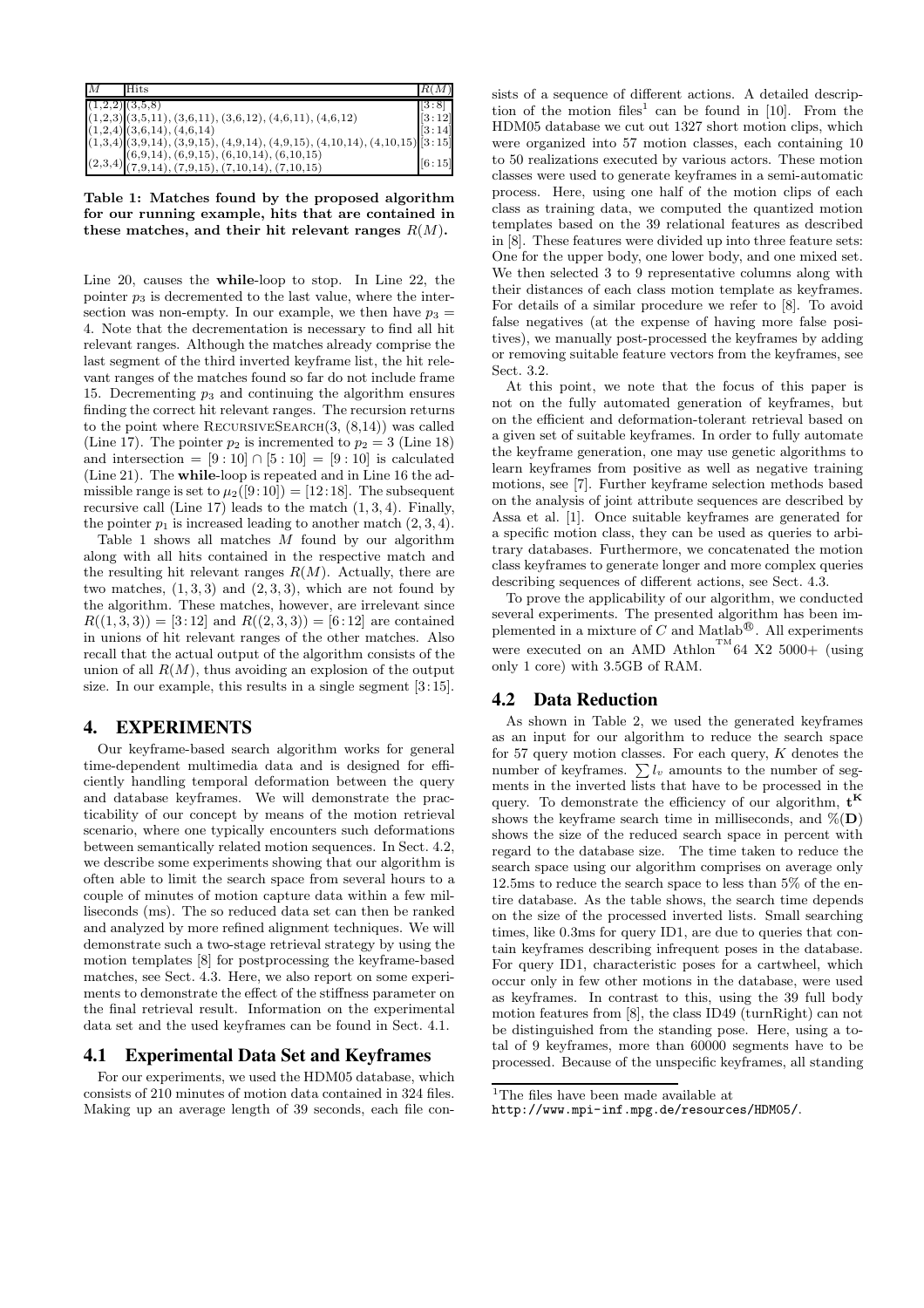| ID             | query class                                            | K                   | $l_v$          | ${}_{\rm t}$ K | $\%$ (D)                | ${}_{t}R$      |
|----------------|--------------------------------------------------------|---------------------|----------------|----------------|-------------------------|----------------|
| ī              | cartwheelLHandStart1Reps                               | 3                   | 75             | 0.3            | 1.2                     | 234            |
| $\overline{2}$ | clap1Reps                                              | 5                   | 39326          | 36.6           | 14.0                    | 5094           |
| 3              | clapAboveHead1Reps                                     | 5                   | 11959          | 11.8           | 1.                      | 328            |
| 4              | depositFloorR                                          | 5                   | 18565          | 17.5           | 6.0                     | 1063           |
| 5              | depositHighR                                           | 7                   | 20860          | 21.5           | 2.2                     | 375            |
| 6<br>7         | elbowToKnee1RepsLelbowStart                            | 3<br>$\overline{4}$ | 265<br>1631    | 0.5            | 0.6                     | 78<br>63       |
| 8              | elbowToKnee1RepsRelbowStart<br>grabFloorR              | 7                   | 20664          | 2.0<br>19.3    | 0.6<br>2.5              | 344            |
| 9              | grabHighR                                              | 6                   | 18560          | 17.9           | 2.9                     | 656            |
| 10             | hopBothLegs1hops                                       | 5                   | 23808          | 22.0           | 1.0                     | 125            |
| 11             | hopLLeg1hops                                           | 3                   | 4358           | 4.5            | 0.5                     | 31             |
| 12             | hopRLeg1hops                                           | 4                   | 16965          | 15.8           | 1.1                     | 109            |
| 13             | jogLeftCircle4StepsRstart                              | 4                   | 2115           | 2.8            | 1.4                     | 203            |
| 14             | jogOnPlaceStartFloor2StepsRStart                       | 5                   | 28583          | $27.6\,$       | 30.4                    | 8766           |
| 15             | jogRightCircle4StepsRstart                             | 3                   | 1451           | 1.8            | 1.3                     | 188            |
| 16             | jumpDown                                               | 4                   | 5726           | 5.6            | 1.2                     | 188            |
| 17<br>18       | jumpingJack1Reps<br>kickLFront1Reps                    | 3<br>5              | 780<br>30918   | 1.5<br>26.9    | 0.9<br>$_{2.0}$         | 109<br>250     |
| 19             | kickLSide1Reps                                         | 4                   | 1516           | 2.0            | 1.1                     | 141            |
| 20             | kickRFront1Reps                                        | 5                   | 4302           | 5.3            | 1.1                     | 188            |
| 21             | kickRSide1Reps                                         | 4                   | 11610          | 10.5           | $1.2\,$                 | 172            |
| 22             | lieDownFloor                                           | 3                   | 1784           | $^{2.2}$       | $^{2.7}$                | 813            |
| 23             | punchLFront1Reps                                       | 5                   | 11214          | 12.5           | 1.4                     | 234            |
| 24             | punchLSide1Reps                                        | 6                   | 29549          | 29.8           | 2.6                     | 375            |
| 25             | punchRFront1Reps                                       | 6                   | 16880          | 19.3           | $2.5\,$                 | 406            |
| 26             | punchRSide1Reps                                        | 6                   | 45343          | 42.8           | 1.7                     | 266            |
| 27<br>28       | rotateArmsBothBackward1Reps                            | 3<br>6              | 837            | 1.0<br>6.5     | 1.5<br>0.7              | 172<br>78      |
| 29             | rotateArmsBothForward1Reps<br>rotateArmsLBackward1Reps | $\overline{4}$      | 6009<br>6021   | 6.0            | 0.6                     | 78             |
| 30             | rotateArmsLForward1Reps                                | 3                   | $_{508}$       | 0.8            | 0.7                     | 94             |
| 31             | rotateArmsRBackward1Reps                               | 3                   | 1618           | $^{2.1}$       | $_{0.6}$                | 63             |
| 32             | rotateArmsRForward1Reps                                | 3                   | 298            | 0.6            | 0.7                     | 78             |
| 33             | runOnPlaceStartFloor2StepsRStart                       | 5                   | 24522          | 22.9           | 0.4                     | 31             |
| 34             | shuffle2StepsRStart                                    | 8                   | 31395          | 31.6           | $_{\rm 2.0}$            | 359            |
| 35             | sitDownChair                                           | 6                   | 2793           | 3.8            | 2.4                     | 422            |
| 36             | sitDownFloor                                           | 5                   | 3911           | 4.5            | 4.7                     | 1109           |
| 37             | sitDownKneelTieShoes                                   | 3                   | 372            | 0.7            | $^{2.2}$                | 609            |
| 38             | sitDownTable                                           | 6                   | 18393          | 19.9           | $_{\rm 29.3}$           | 16766          |
| 39<br>40       | skier1RepsLstart<br>sneak2StepsLStart                  | 5<br>4              | 4157<br>4935   | 5.2<br>5.6     | 0.8<br>$1.5\,$          | 78<br>$^{250}$ |
| 41             | sneak2StepsRStart                                      | 6                   | 18126          | 18.3           | $_{\bf 2.0}$            | 328            |
| 42             | squat1Reps                                             | $\overline{4}$      | 848            | 1.2            | 1.0                     | 141            |
| 43             | staircaseDown3Rstart                                   | 5                   | 9644           | 10.5           | 6.5                     | 1469           |
| 44             | staircaseUp3Rstart                                     | 5                   | 2860           | 4.0            | 1.7                     | 281            |
| 45             | standUpLieFloor                                        | 3                   | 463            | 0.<br>7        | 1.<br>7                 | 375            |
| 46             | standUpSitFloor                                        | 6                   | 7969           | 7.9            | 3.6                     | 672            |
| 47             | throwBasketball                                        | 5                   | 5624           | 6.9            | 3.0                     | 563            |
| 48             | $_{\rm turnLeft}$                                      | 7                   | 34548          | 33.8           | 10.6                    | 4063           |
| 49<br>50       | turnRight                                              | 9<br>6              | 63819<br>12956 | 61.8<br>14.8   | 20.1<br>10.5            | 9844<br>4609   |
| 51             | walk2StepsLstart<br>walk2StepsRstart                   | 5                   | 18547          | 18.4           | 13.2                    | 5875           |
| 52             | walkBackwards2StepsRstart                              | 5                   | 8641           | 9.8            | 1.1                     | 141            |
| 53             | walkSidewaysLeft2Steps                                 | 3                   | 312            | 0.5            | 0.9                     | 141            |
| 54             | walkLeftCircle4StepsRstart                             | 6                   | 11447          | 13.8           | 13.5                    | 3953           |
| 55             | walkOnPlace2StepsLStart                                | 5                   | 14792          | 16.0           | 35.9                    | 17422          |
| 56             | walkRightCircle4StepsRstart                            |                     | 10196          | 14.1           | 11.5                    | 2719           |
| 57             | walkRightCrossFront2Steps                              | 3                   | 6545           | 5.7            | 4.0                     | 875            |
| Ø              |                                                        | 4.8                 | 12314          | 12.5           | 4.8                     | 1657           |
|                | sequences of actions                                   |                     |                |                |                         |                |
| 58             | ID<br>$\overline{6}$<br>ID <sub>42</sub><br>$^{+}$     | 7                   | 1114           | 1.8            | 1.2                     | 281            |
| 59<br>60       | ID<br>13<br>ID 15                                      | 7                   | 3566           | 5.1<br>72.7    | 1.3                     | 438            |
| 61             | 23, ID 26<br>ID<br>19<br>ID<br>22<br>22<br>ΙD<br>ID    | 16                  | 63739<br>3568  | 4.2            | 1.8<br>$\overline{2.1}$ | 797<br>1656    |
| 62             | $^{+}$<br>27<br>28<br>ΙD<br>ΙD                         | 6<br>10             | 12030          | 14.4           | ī.<br>$\overline{0}$    | 219            |
| 63             | 39<br>6<br>ID<br>ID<br>Ŧ                               | 8                   | 4423           | 5.8            | 0.8                     | 234            |
| 64             | ΙD<br>44<br>ΙD<br>43<br>$^+$                           | 10                  | 12505          | 16.7           | 1.0                     | 281            |
| 65             | ΙD<br>52<br>ID <sub>57</sub><br>$^{+}$                 | 8                   | 15186          | 17.5           | 1.7                     | 594            |
| 66             | ΙD<br>ID<br>55<br>33<br>$^+$                           | 10                  | 39314          | 42.5           | 1.0                     | 391            |
| Ø              |                                                        | 9.<br>1             | 17272          | 20.1           | 1.<br>3                 | 543            |
|                |                                                        |                     |                |                |                         |                |

Table 2: Retrieval results on the HDM05 database (3.5 hours of mocap data). K: Number of keyframes used in the query.  $\sum l_v$ : Number of segments in the processed inverted lists.  $t^K$ : Keyframe search time in ms.  $\mathcal{K}(D)$ : Size of the reduced search space in percent (w.r.t. the size of HDM05).  $t^R$ : Time for motion template retrieval on the reduced search space in ms.

poses in the database are contained in the reduced search space. It is important to notice that altough the number of keyframes in this case is rather high, the search time does not explode.

Having a look at the percental size of the reduced search space, for most of the classes, sizes of less than 3% can be achieved. For many classes, like ID6, even better reducing rates are reached, returning less than 1% of the HDM05 database. Unlike these results, some queries do not reduce the search space well. As already mentioned, the keyframes for query ID49 are rather unspecific. As a result, for this query more than 20% of the database is returned. Similarly,



Figure 9: A combination of queries can be used to search for a sequence of motion classes. The feature labels correspond to [8].

for queries ID50 to ID57, some of the reduction rates are not so good due to the large number of walking motions in HDM05 and due to some confusion between various walking styles.

As a further application, the keyframes can be combined to describe a query for an entire sequence of various actions. As an example, the conatenation of the queries elbow-toknee and squat is shown in Fig. 9 (a). By setting the distance  $d_3$  and the corresponding stiffness parameter  $\sigma_3$  between the last keyframe of the first motion class and the first keyframe of the second motion class, one can control the time that may elapse between the two actions. A similar approach to scene description has been sketched in [9]. To demonstrate the applicability of this scenario, we have created nine combined queries. The retrieval results are documented in Tab. 2, Lines 58 to 66. Although more keyframes are used, the keyframe search time does not explode. For example, in query 60, comprising 16 keyframes, a total of 63739 segments have been processed in 72.7ms. In comparison to query ID49, which exhibits a similar number of processed segments, but a smaller number of keyframes, only a small increase in the search time can be observed. Additionaly, for all combined queries the size of the reduced search space is very small. Generally, the more keyframes are used in a query, the less data fits to these keyframes.

## **4.3 Retrieval Quality**

To show the effectiveness of our algorithm in a two-stage retrieval system, we apply motion template retrieval [8] as a ranking of the reduced search space. For queries ID1 to ID57, class motion templates have been used. For queries ID58 to ID66, the class motion templates have been combined as indicated in Fig. 9 (b). In this example, the elbowto-knee motion template and the squat motion template have been concatenated with a block of 0.5-values, assigning zero cost for this clipping during the ranking process. The output of this postprocessing step is a set of ranked motion clips contained in the reduced search space.

In Table 2, column  $t^R$ , depicts the time in ms used for the ranking step. Using a variant of DTW, the running time depends linearly on the product of the size of the reduced search space and the size of the motion template. In practice, for most of the queries this step takes less than a second. The speed-up with regard to motion template retrieval on the whole database is equal to the reduction rate of the keyframe based search. To demonstrate the quality of the results, precision-recall diagrams for some queries are shown in Fig. 10. For these queries, 15 to 75 relevant documents are contained in the HDM05 database. The recall is very high, which means that the reduced search space,